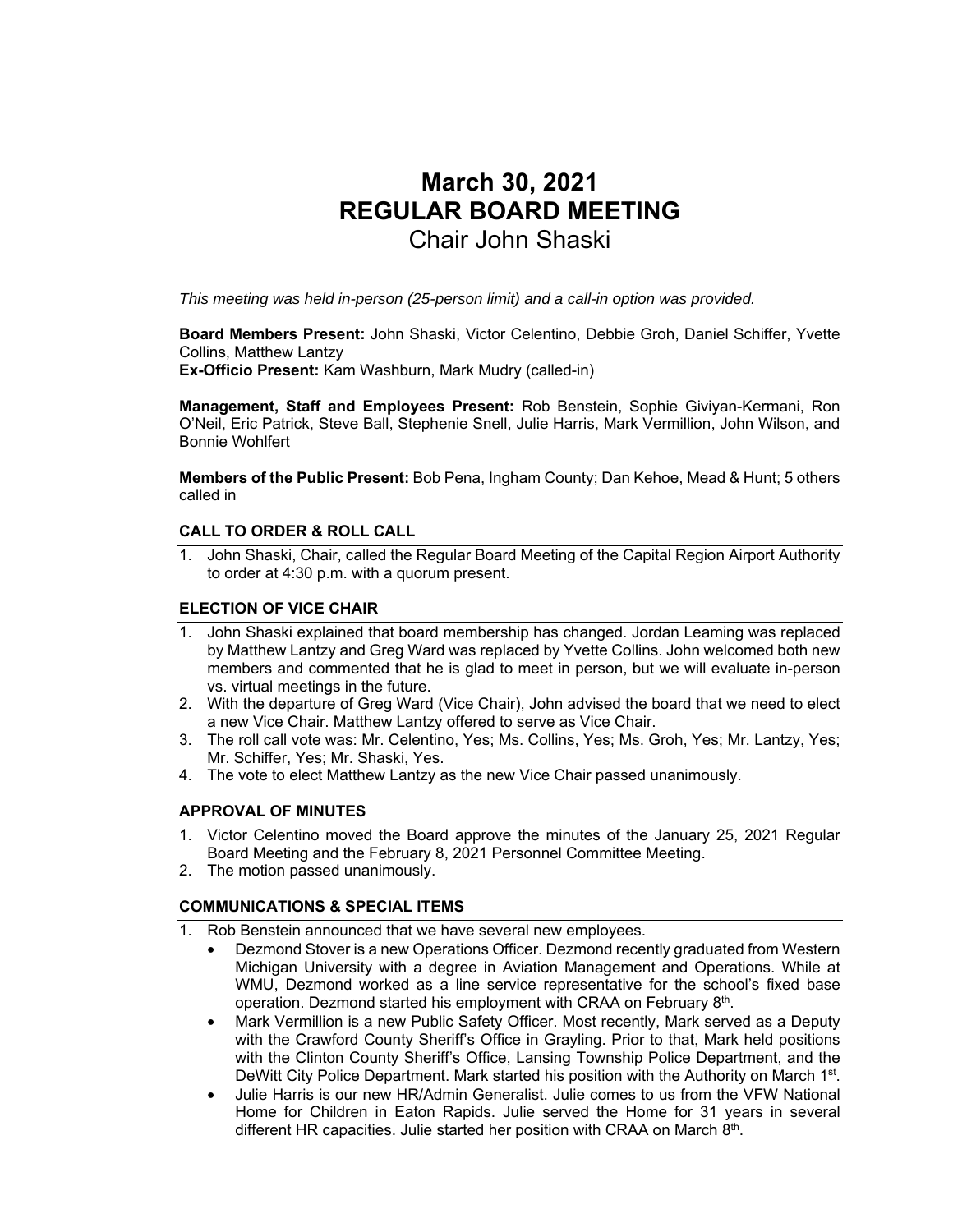2. John Shaski shared that Spencer Flynn, Marketing Director (Guru), has accepted a new position with a digital marketing agency. John conveyed that he is thankful for the impact Spencer made, was always impressed with his passion, and wished him the best of luck.

## **PUBLIC COMMENT**

1. None

## **REPORTS AND RECOMMENDATIONS FOR ACTION**

#### **#21-05 Ratify Execution of Contract for Professional Engineering Services with Mead & Hunt**

- a. Victor Celentino moved the Capital Region Airport Authority Board ratify the execution of the Contract for Professional Engineering Services with Mead & Hunt. The Authority is in the process of applying for an Airport Improvement Program (AIP) grant for the design of the Taxiway C Rehabilitation Project. The grant application process requires several components, including this executed agreement between the sponsor (Authority) and the consultant, which was done on March 2, 2021.
- b. The roll call vote was: Mr. Celentino, Yes; Ms. Collins, Yes; Ms. Groh, Yes; Mr. Lantzy, Yes; Mr. Schiffer, Yes; Mr. Shaski, Yes.
- c. The motion passed unanimously.

## **REPORTS**

### **Sophie Giviyan-Kermani, Director of Finance & Accounting**

Presented financials for period ending January 31, 2021.

- John Shaski requested a new line be added to the financials showing CARES Reimbursement Available to Date.
- Victor Celentino commented on the increased enplanement numbers. Sophie was wary about being too optimistic; leisure travel recovery has been better than business travel. She stressed the importance of development to increase revenues (cargo, passengers & nonaeronautical). She added that we have a lot of land to utilize at both Lansing and Mason. John Shaski agreed the recovery will likely be slow, but he is cautiously encouraged. Kam Washburn asked if we have approached LEAP and Rob explained that CRAA works closely with LEAP. They frequently contact us when potential businesses are conducting a site search. Another example is the Community Development Block Grant DeWitt Township received for a preliminary engineering study of the Authority's Port Lansing site, which was coordinated through LEAP.
- Debbie Groh questioned if page 12 of the board report included new certificates of deposit. Sophie indicated that PA20 only allows for certain types of investments and current CD rates are similar whether we choose 1 year or 3 years; all CDs are for 1 year. Yvette Collins asked if there are any restrictions for land use. Rob Benstein explained that the ALP (Airport Layout Plan) designates what uses are allowed inside the fence (aeronautical) but outside the fence there are no restrictions.

#### **Robert Benstein, Interim President & CEO**

General News

- The Capital Region International Airport was allocated \$1,782,970 under the Coronavirus Response and Relief Supplemental Appropriations Act (CRRSAA). CRIA was awarded an additional \$35,762 to provide rent and Minimum Annual Guarantee relief to airport concessionaires. Applications for both grants were submitted on March 15th.
- We are still awaiting word on our allocations under the American Rescue Plan Act, which provides \$6.5 billion in relief for airports and another \$800 million for concessionaires. If models hold up, CRAA would receive about 6 million.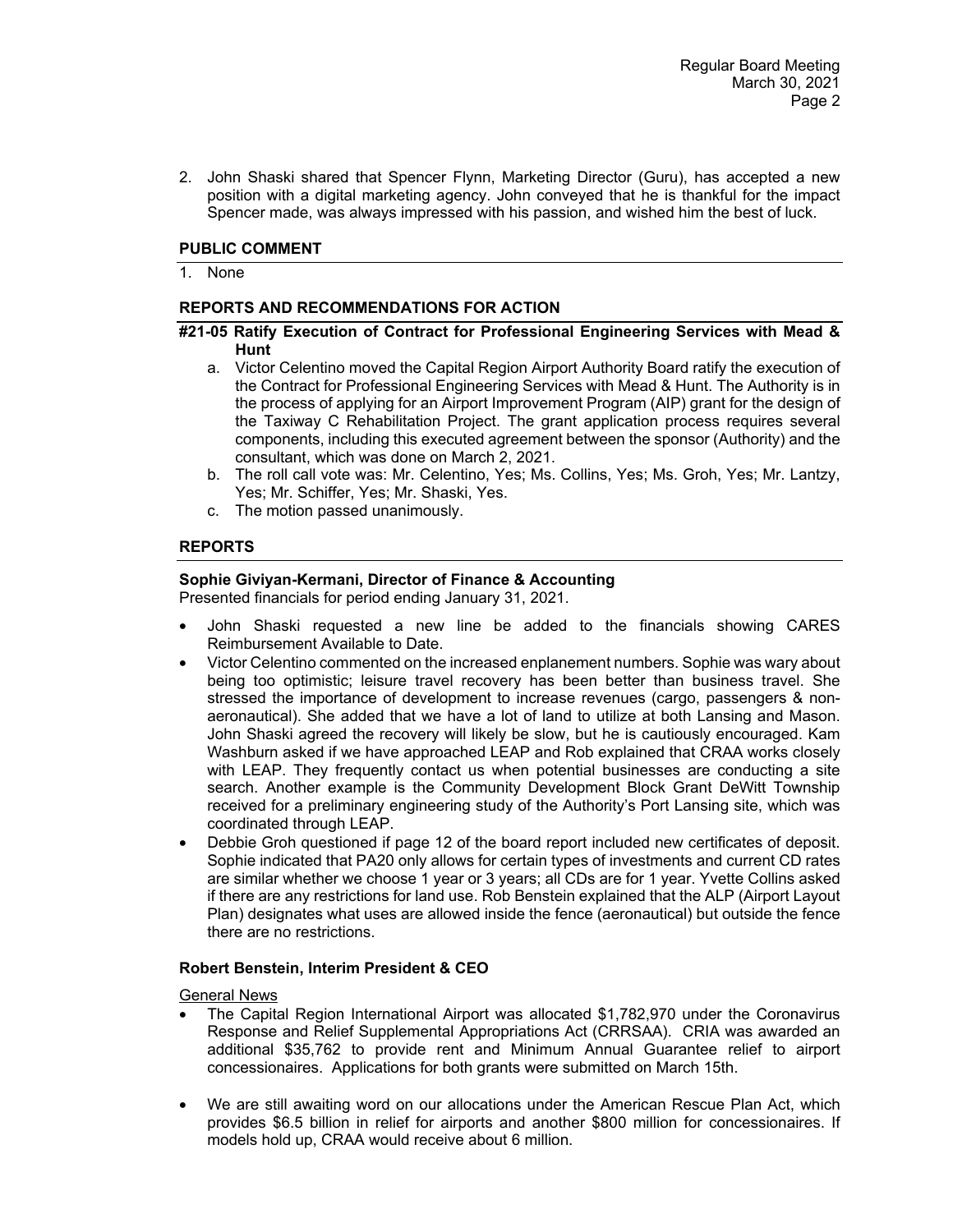• We accepted a settlement from Hertz in response to their bankruptcy filing. We received \$12,327 or about 75% of what they owed.

## Air Service Updates

- American Airlines is resuming Washington, DC service effective April 2<sup>nd</sup>
- American Airlines is adding 5 weekly flights (Thu Sun) to Chicago's O'Hare airport effective April 2nd
- United Airlines is adding 9 flights between April  $1<sup>st</sup>$  and April 12<sup>th</sup> for Spring Break traffic
- For the first two months of 2021, the amount of cargo enplaned at the airport was up 13.6% compared to last year

## Upcoming Meetings

We are putting the finishing touches on the draft FY2022 budget. Bonnie will be reaching out to you soon to check availability for the Budget Workshops.

#### Other Comments

Rob indicated that the "Guidelines for CRAA Board Members & Ex-Officios" will be distributed; thanks to Debbie Groh for suggesting this addition to the board reference manual. The Guidelines include common parliamentary terms, how to make a motion, roles of members and the Open Meetings Act Handbook.

Debbie Groh asked about Delta's response to the CPE (cost per enplanement) changes. Rob reported that Delta was very pleased with the CPE reduction and retroactive credit to 7/1/20. Rob added that CRAA is looking at additional small changes to the rates and charges for the next fiscal year. John added that Delta exited Flint and other airports and we certainly did not want to be on that list. He expressed appreciation to the staff for the work involved with adjusting the CPE.

Kam Washburn asked if we have received any guidance regarding the  $3<sup>rd</sup>$  stimulus. Rob indicated not yet; the 2<sup>nd</sup> stimulus was more restrictive with respect to development (projects), and no guidance has been provided yet for the 3rd.

Debbie Groh asked about the TEW (Mason) Master Plan. Rob stated that a meeting is scheduled for next Wednesday with Mead & Hunt and they have received great response from the survey of tenants. John added that Mason has a very engaged group of tenants/users and he looks forward to attending the events normally held at Mason. In addition, he shared how beautiful the LCC Aviation Technology facility is at Mason and suggested hosting another board meeting there.

Debbie Groh inquired about considering mileage and per diem allowances for board members. Victor Celentino shared that since members are appointed by Ingham County and the City of Lansing, it may be up to those government bodies to determine allowances. CRAA staff will inquire and provide feedback.

## **OLD BUSINESS**

1. Discuss President & CEO Search

John Shaski summarized the challenges faced this past year and suggested re-engaging the President & CEO search process. He explained that the new board members have been given the interview information and opened the floor for discussion. Yvette Collins stated that she reviewed the interview videos, understands it was a thorough process and felt that she could make a decision. Debbie asked if the new members were provided the scoring from John Collins. John Shaski said they were provided the video interviews; they did not want to influence their decision by including the score sheet. Dan Schiffer indicated he was not ready to re-engage the process. John expressed concern with delaying the process longer since